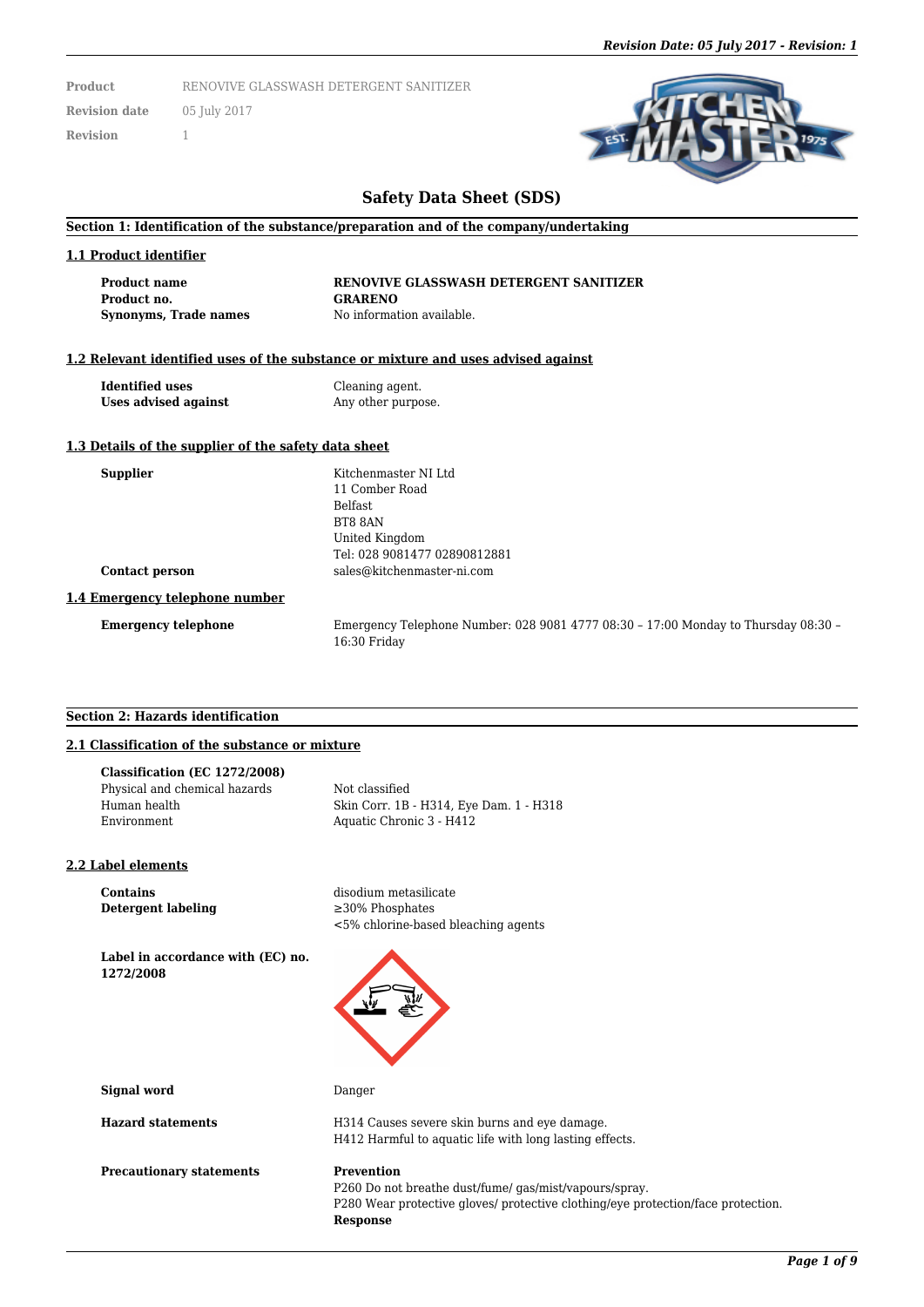P301 + P330 + P331 IF SWALLOWED: Rinse mouth. Do NOT induce vomiting. P303 + P361 + P353 IF ON SKIN (or hair): Remove/Take off immediately all contaminated clothing. Rinse skin with water/ shower. P305 + P351 + P338 IF IN EYES: Rinse cautiously with water for several minutes. Remove contact lenses, if present and easy to do. Continue rinsing. P310 Immediately call a POISON CENTER or doctor/physician.

**EUH statements** EUH031 Contact with acids liberates toxic gas.

#### **2.3 Other hazards**

None known.

### **Section 3: Composition/identification of ingredients**

#### **3.1 Substance**

Not applicable.

#### **3.2 Mixtures**

| <b>Name</b>              | <b>Product identifier</b>                                                          | Reg. EU 1272/2008                                                                                                               | $\mathbf{p}_0$ |
|--------------------------|------------------------------------------------------------------------------------|---------------------------------------------------------------------------------------------------------------------------------|----------------|
| pentasodium triphosphate | CAS-No.: 7758-29-4<br>EC No.: 231-838-7<br>REACH Reg No.:<br>01-2119430450-54-0000 |                                                                                                                                 | $30 - 60%$     |
| disodium metasilicate    | CAS-No.: 6834-92-0<br>EC No.: 229-912-9                                            | Skin Corr. 1B - H314, STOT SE 3 - H335                                                                                          | $1 - 10%$      |
| Itroclosene sodium       | CAS-No.: 2893-78-9<br>EC No.: 220-767-7                                            | Ox Sol 2- H272, Acute Tox 4 - H302, Eye Irrit. 2A - H319, STOT SE<br>3 - H335, Aguatic Acute 1 - H400, Aguatic Chronic 1 - H410 | $1 - 10%$      |

The full text for all hazard statements are displayed in section 16.

**Composition comments** The data shown are in accordance with the latest EC Directives.

#### **Section 4: First aid measures**

#### **4.1 Description of first aid measures**

| <b>General information</b> | Provide general first aid, rest, warmth and fresh air. As a general rule, in case of doubt or if<br>symptoms persist, always call a doctor. Seek medical attention for all burns and eye injuries,<br>regardless how minor they may seem. First aid personnel must be aware of own risk during |
|----------------------------|------------------------------------------------------------------------------------------------------------------------------------------------------------------------------------------------------------------------------------------------------------------------------------------------|
|                            | rescue.                                                                                                                                                                                                                                                                                        |
| <b>Inhalation</b>          | Remove person to fresh air and keep comfortable for breathing. If not breathing, give<br>artificial respiration. If breathing is difficult, give oxygen. Seek medical attention.                                                                                                               |
| Ingestion                  | If this product is ingested, remove victim immediately from source of exposure. Rinse mouth<br>thoroughly. Do not induce vomiting. Provide fresh air, warmth and rest. Get medical                                                                                                             |
|                            | attention. Never give anything by mouth to an unconscious person.                                                                                                                                                                                                                              |
| Skin contact               | Remove victim immediately from source of exposure. Remove contaminated clothing, shoes<br>and jewelry and wash before reuse. Wash the skin immediately with water. Obtain medical<br>attention if irritation persists or if blistering occurs.                                                 |
| Eye contact                | Do not rub eye. If this product contacts the eyes, gently flush eyes with water for at least<br>fifteen (15) minutes, lifting the upper and lower eyelids occasionally. Remove contact lenses<br>if present and easy to do so. Avoid contaminating unaffected eye. Seek medical attention.     |

#### **4.2 Most important symptoms and effects, both acute and delayed**

| <b>General information</b> | The severity of the symptoms described will vary dependent on the concentration and the<br>length of exposure.                                      |
|----------------------------|-----------------------------------------------------------------------------------------------------------------------------------------------------|
| <b>Inhalation</b>          | Inhalation of mist or vapor may cause respiratory tract irritation. High dust levels may<br>irritate the respiratory system.                        |
| Ingestion                  | May cause stomach pain or vomiting.                                                                                                                 |
| Skin contact               | Dust or powder may cause mechanical irritation. Skin contact may produce skin irritation<br>and chemical burns.                                     |
| Eye contact                | Extreme irritation of eyes and mucous membranes, including burning and tearing. Causes<br>serious eye damage. Dust can cause mechanical irritation. |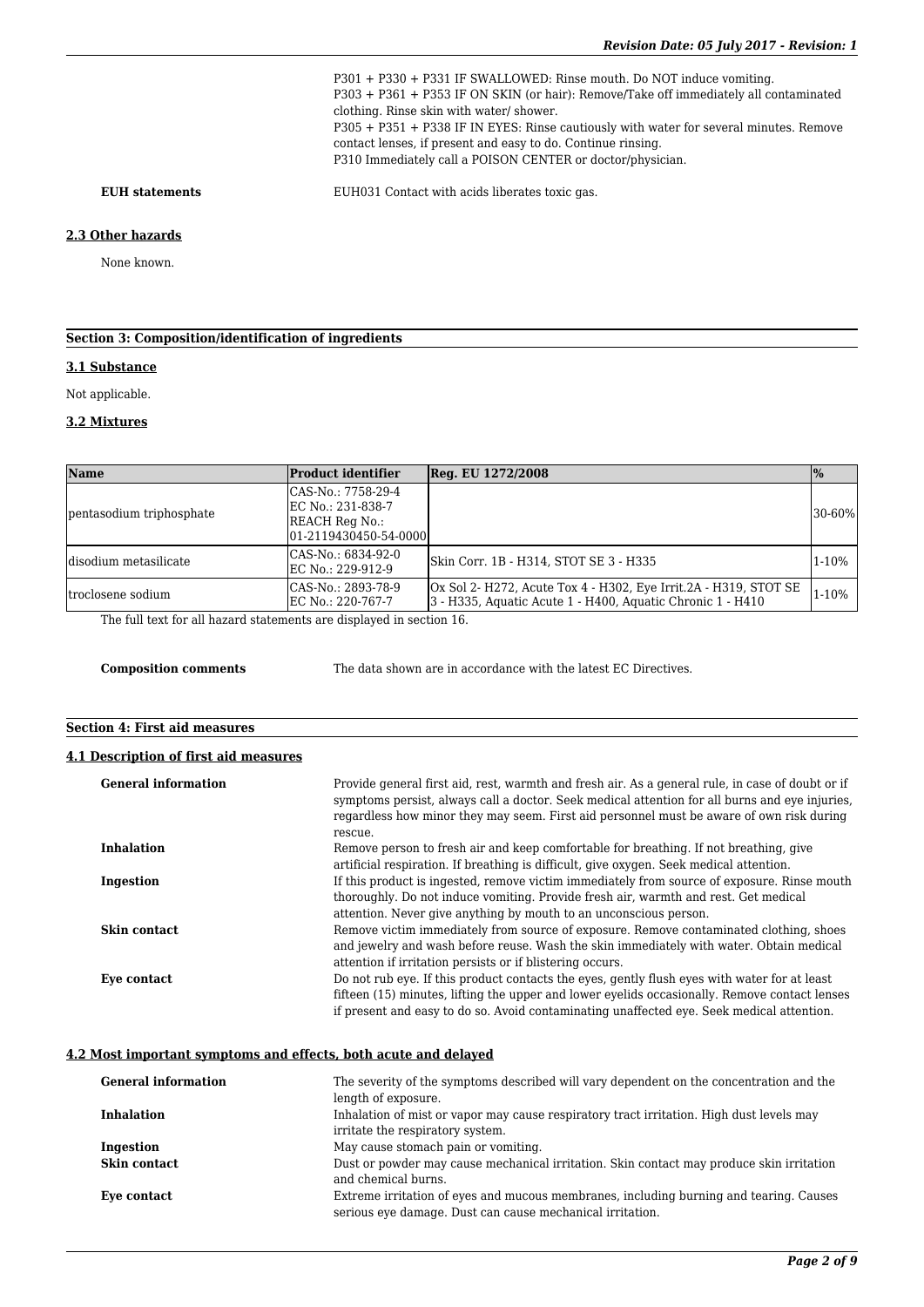## **4.3 Indication of any immediate medical attention and special treatment needed**

| Notes to the physician | Treat symptomatically. |
|------------------------|------------------------|
|------------------------|------------------------|

| <b>Section 5: Fire-fighting measures</b>                                |                                                                                                                                                                                                                                                                                                                                                                                                         |
|-------------------------------------------------------------------------|---------------------------------------------------------------------------------------------------------------------------------------------------------------------------------------------------------------------------------------------------------------------------------------------------------------------------------------------------------------------------------------------------------|
| 5.1 Extinguishing media                                                 |                                                                                                                                                                                                                                                                                                                                                                                                         |
| <b>Extinguishing media</b>                                              | Extinguish with foam, carbon dioxide or water fog. Use fire-extinguishing media appropriate<br>for surrounding materials.                                                                                                                                                                                                                                                                               |
| Unsuitable extinguishing media                                          | Do not use ABC extinguishers containing nitrogen, due to risk of violent chemical reaction.<br>Do not use water jet.                                                                                                                                                                                                                                                                                    |
| 5.2 Special hazards arising from the substance or mixture               |                                                                                                                                                                                                                                                                                                                                                                                                         |
| <b>Hazardous combustion products</b>                                    | During fire, toxic gases (CO, CO2) are formed. Decomposition products may include:<br>Chlorine. Nitrogen trihloride. Nitrogen oxides (NOx). Hydrogen chloride (HCl).                                                                                                                                                                                                                                    |
| Unusual fire & explosion hazards                                        | Dust clouds may be explosive. A risk of explosion and / or of toxic gas formation exists with<br>the following substances: Ammonia, urea, ammonium compounds, bases, and acids. Aqueous<br>solutions will react with aluminium, zinc, tin, cuppur and their alloys evolving hydrogen gas<br>which can form an explosive mixture with air.                                                               |
| <b>Specific hazards</b>                                                 | Fire creates: Carbon monoxide (CO). Carbon dioxide (CO2). Water used for fire<br>extinguishing, which has been in contact with the product, may be corrosive.                                                                                                                                                                                                                                           |
| 5.3 Advice for firefighters                                             |                                                                                                                                                                                                                                                                                                                                                                                                         |
| <b>Special fire fighting procedures</b>                                 | If possible, fight fire from protected position. Avoid breathing fire vapours. Ventilate closed<br>spaces before entering them. Containers close to fire should be removed immediately or<br>cooled with water if safe to do so. Do not release runoff from fire to drains or watercourses.                                                                                                             |
|                                                                         | Protective equipment for firefighters Fire-fighters should wear appropriate protective equipment and self-contained breathing<br>apparatus (SCBA) with a full face-piece operated in positive pressure mode. Clothing for fire-<br>fighters (including helmets, protective boots and gloves) conforming to European standard<br>EN 469 will provide a basic level of protection for chemical incidents. |
| <b>Section 6: Accidental release measures</b>                           |                                                                                                                                                                                                                                                                                                                                                                                                         |
| 6.1 Personal precautions, protective equipment and emergency procedures |                                                                                                                                                                                                                                                                                                                                                                                                         |
| <b>Personal precautions</b>                                             | Wear protective clothing as described in Section 8 of this safety data sheet. Evacuate and<br>ventilate area. Eliminate all sources of ignition. Avoid inhalation of vapours and contact with<br>skin and eyes. In case of inadequate ventilation, use respiratory protection. Do not touch or                                                                                                          |
| For emergency responders                                                | walk through spilled material. If necessary evacuate surrounding areas.<br>Follow safe handling advice and personal protective equipment recommendations for normal<br>use of product.                                                                                                                                                                                                                  |
| <b>6.2 Environmental precautions</b>                                    |                                                                                                                                                                                                                                                                                                                                                                                                         |
| <b>Environmental precautions</b>                                        | Do not discharge onto the ground or into water courses. Spillages or uncontrolled discharges                                                                                                                                                                                                                                                                                                            |

## **6.3 Methods and material for containment and cleaning up**

| Spill clean up methods          | Stop leak if possible without risk. Eliminate all sources of ignition. Ventilate and evacuate<br>the area. DO NOT touch spilled material! When dealing with a spillage, wear necessary<br>protective equipment. Absorb spillage with non-combustible, inert absorbent material.<br>Ensure that waste and contaminated materials are collected and removed from the work<br>area as soon as possible in a suitably labelled container. Wash thoroughly after dealing with<br>a spillage. |
|---------------------------------|-----------------------------------------------------------------------------------------------------------------------------------------------------------------------------------------------------------------------------------------------------------------------------------------------------------------------------------------------------------------------------------------------------------------------------------------------------------------------------------------|
| 6.4 Reference to other sections |                                                                                                                                                                                                                                                                                                                                                                                                                                                                                         |
| Reference to other sections     | See section 1 for emergency contact. For personal protection, see section 8. For waste                                                                                                                                                                                                                                                                                                                                                                                                  |

appropriate regulatory body.

disposal, see section 13.

into watercourses must be IMMEDIATELY alerted to the Environmental Agency or other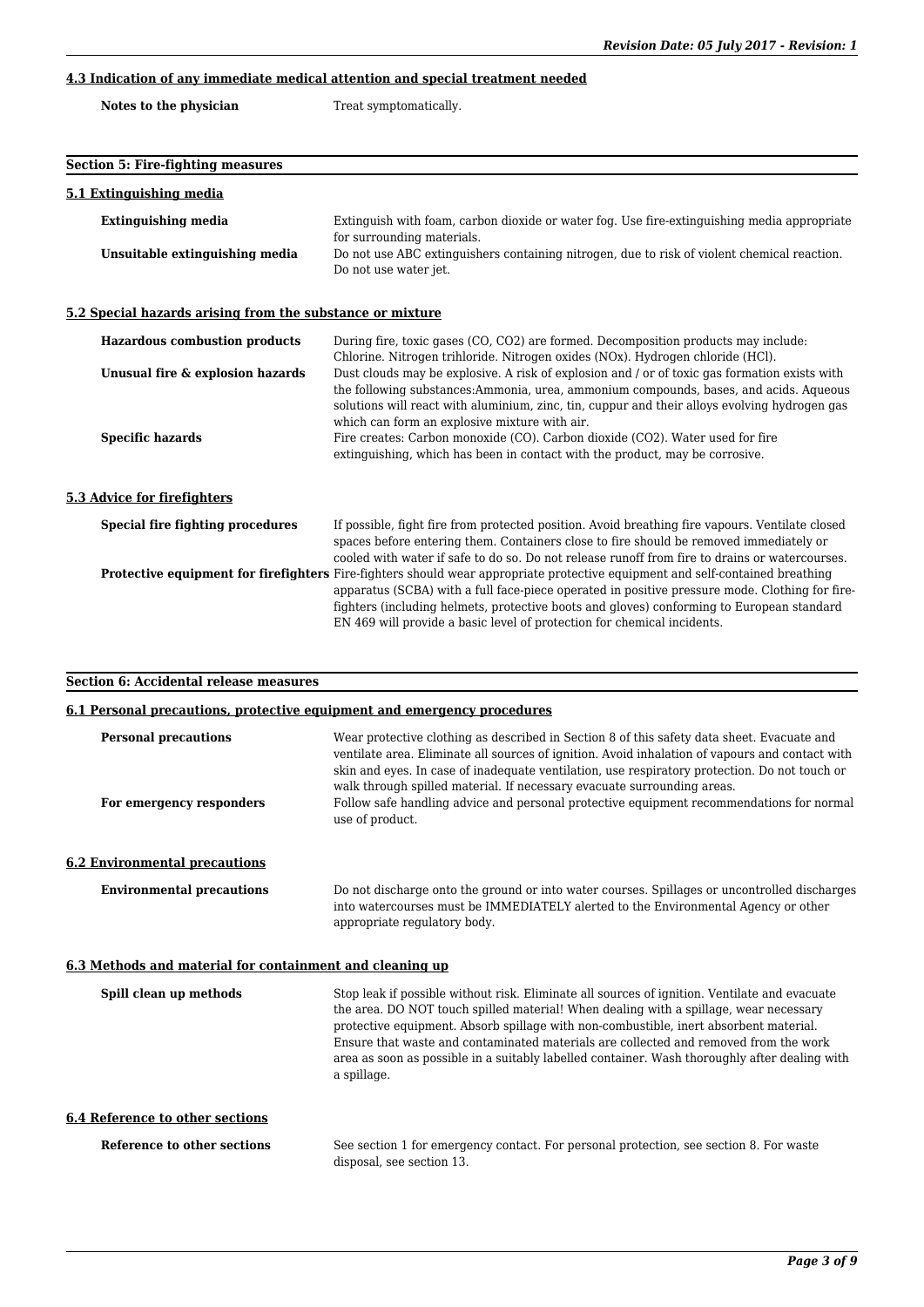# **Section 7: Handling and storage 7.1 Precautions for safe handling Handling** Read and follow manufacturer's recommendations. Use proper personal protection when handling (refer to Section 8). Do not handle broken packages without protective equipment. Do not use contact lenses. Keep away from heat, sparks and open flame. Avoid spilling, skin and eye contact. Do not eat, drink or smoke when using the product. Wash thoroughly after handling. **7.2 Conditions for safe storage, including any incompatibilities Storage precautions** Keep upright, locked up and out of reach of children. Keep the product in its original container. Store in cool dry areas away from direct sunlight or sources of ignition. Keep away from acids. Store separately from incompatible substances - see section ten. **Storage class** Corrosive storage. **7.3 Specific end use(s) Specific end use(s)** The identified uses for this product are detailed in Section 1.2. **Usage description** Use only according to directions. Replace and tighten cap after use.

## **Section 8: Exposure controls/Personal protection**

## **8.1 Control parameters**

**Ingredient comments** OEL - Occulational Exposure Limit - Ireland, Occupational Exposure Limits 2016. WEL - Workplace Exposure Limits - EH40/2005 Workplace exposure limits. No exposure limits noted for ingredient(s).

#### **8.2 Exposure Controls**

| <b>Protective equipment</b>  |                                                                                                                                                                          |
|------------------------------|--------------------------------------------------------------------------------------------------------------------------------------------------------------------------|
|                              |                                                                                                                                                                          |
| <b>Engineering measures</b>  | Provide adequate ventilation, including appropriate local extraction.                                                                                                    |
| <b>Respiratory equipment</b> | If ventilation is inadequate, suitable respiratory protection must be worn. EN                                                                                           |
|                              | 136/140/145/143/149. The specific respirator selected must be based on contamination levels                                                                              |
|                              | found in the work place. Where risk assessment shows air-purifying respirators are                                                                                       |
|                              | appropriate a full face respirator conforming to EN143 should be used, and suitable<br>respirator cartridges as a backup to engineering controls. Combination filter for |
|                              | gases/vapours of organic, inorganic, acid inorganic and alkaline compounds (e.g. EN 14387                                                                                |
|                              | Type ABEK). Consult manufacturer for specific advice.                                                                                                                    |
| <b>Hand protection</b>       | Where hand contact with the product may occur the use of gloves approved to relevant                                                                                     |
|                              | standards (e.g. Europe: EN374) is recommended. (EU Directive 89/686/EEC). Gloves must be                                                                                 |
|                              | inspected prior to use. Suggested material: Butyl-rubber. Breakthrough time: >480 minutes.                                                                               |
|                              | Minimum layer thickness: 0.33 mm. Consult manufacturer for advice.<br>Selection of the glove material depends on consideration of the penetration times, rates of        |
|                              | diffusion and degradation, and concentration specific to the workplace. Use proper glove                                                                                 |
|                              | removal technique (without touching glove's outer surface) to avoid skin contact with this                                                                               |
|                              | product. Dispose of contaminated gloves after use in accordance with applicable laws and                                                                                 |
|                              | good laboratory practices.                                                                                                                                               |
| Eye protection               | Wear safety goggles or face shield to prevent any possibility of eye contact. Use equipment                                                                              |
|                              | for eye protection tested and approved under appropriate government standards such as EN                                                                                 |
| Other protection             | $166$ (EU).<br>Body protection must be chosen in consultation with a specialist, depending on activity and                                                               |
|                              | possible exposure, e.g. apron, protective boots, chemical-protection suit (according to EN                                                                               |
|                              | 14605 in case of splashes or EN ISO 13982 in case of dust). The equipment must be cleaned                                                                                |
|                              | thoroughly after each use.                                                                                                                                               |
| <b>Hygiene measures</b>      | Observe normal hygiene standards. Wash promptly if skin becomes contaminated. When                                                                                       |
|                              | using do not eat, drink or smoke. Wash hands after use.                                                                                                                  |
| <b>Process conditions</b>    | Ensure that eye flushing systems and safety showers are located close by in the work place.                                                                              |
|                              |                                                                                                                                                                          |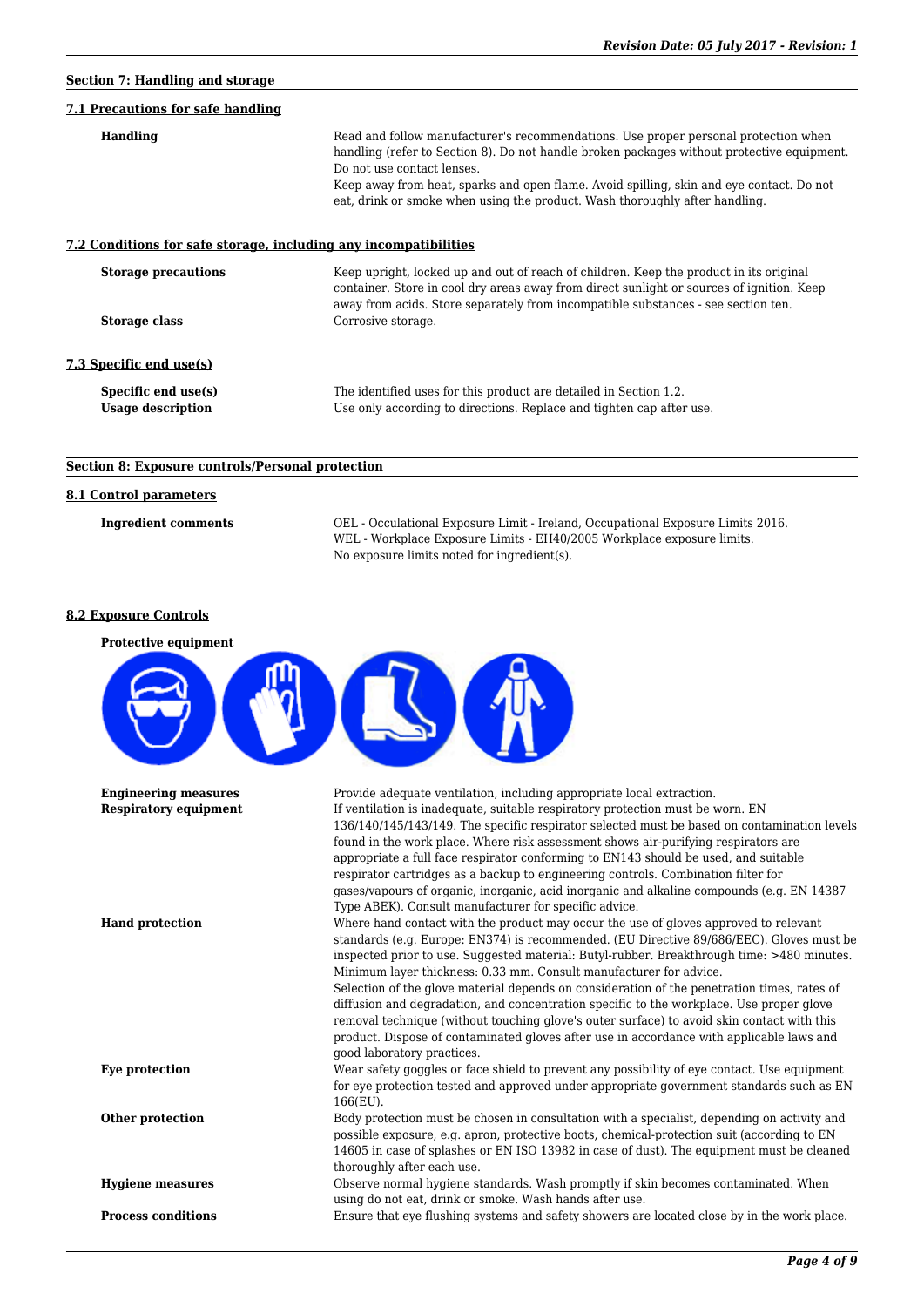## **Section 9: Physical and chemical properties**

## **9.1 Information on basic physical and chemical properties**

| Appearance<br>Colour<br>Odour                     | Crystalline Powder.<br>No information available.<br>No information available. |
|---------------------------------------------------|-------------------------------------------------------------------------------|
| Odour threshold - lower                           | No information available.                                                     |
| Odour threshold - upper                           | No information available.                                                     |
| pH-Value, Conc. Solution                          | No information available.                                                     |
| pH-Value, Diluted solution                        | No information available.                                                     |
| <b>Melting point</b>                              | No information available.                                                     |
| Initial boiling point and boiling<br>range        | No information available.                                                     |
| <b>Flash point</b>                                | No information available.                                                     |
| <b>Evaporation rate</b>                           | No information available.                                                     |
| <b>Flammability state</b>                         | No information available.                                                     |
| Flammability limit - lower(%)                     | No information available.                                                     |
| Flammability limit - upper(%)                     | No information available.                                                     |
| Vapour pressure                                   | No information available.                                                     |
| Vapour density (air=1)                            | No information available.                                                     |
| <b>Relative density</b>                           | No information available.                                                     |
| <b>Bulk density</b>                               | No information available.                                                     |
| Solubility                                        | Soluble in water.                                                             |
| <b>Decomposition temperature</b>                  | No information available.                                                     |
| Partition coefficient; n-<br><b>Octanol/Water</b> | No information available.                                                     |
| Auto ignition temperature (°C)                    | No information available.                                                     |
| <b>Viscosity</b>                                  | No information available.                                                     |
| <b>Explosive properties</b>                       | Not classified as explosive.                                                  |
| <b>Oxidising properties</b>                       | No information available.                                                     |
| 9.2 Other information                             |                                                                               |
| Molecular weight                                  | No information available.                                                     |
| Volatile organic compound                         | No information available.                                                     |

**Other information** None noted.

## **Section 10: Stability and reactivity**

#### **10.1 Reactivity**

**Reactivity** Contact with acids liberates toxic gas. Reacts with ammonia, urea, ammonium compounds, bases, acids. Reacts with most metals in the presence of moisture, liberating hydrogen, an extremely flammable gas.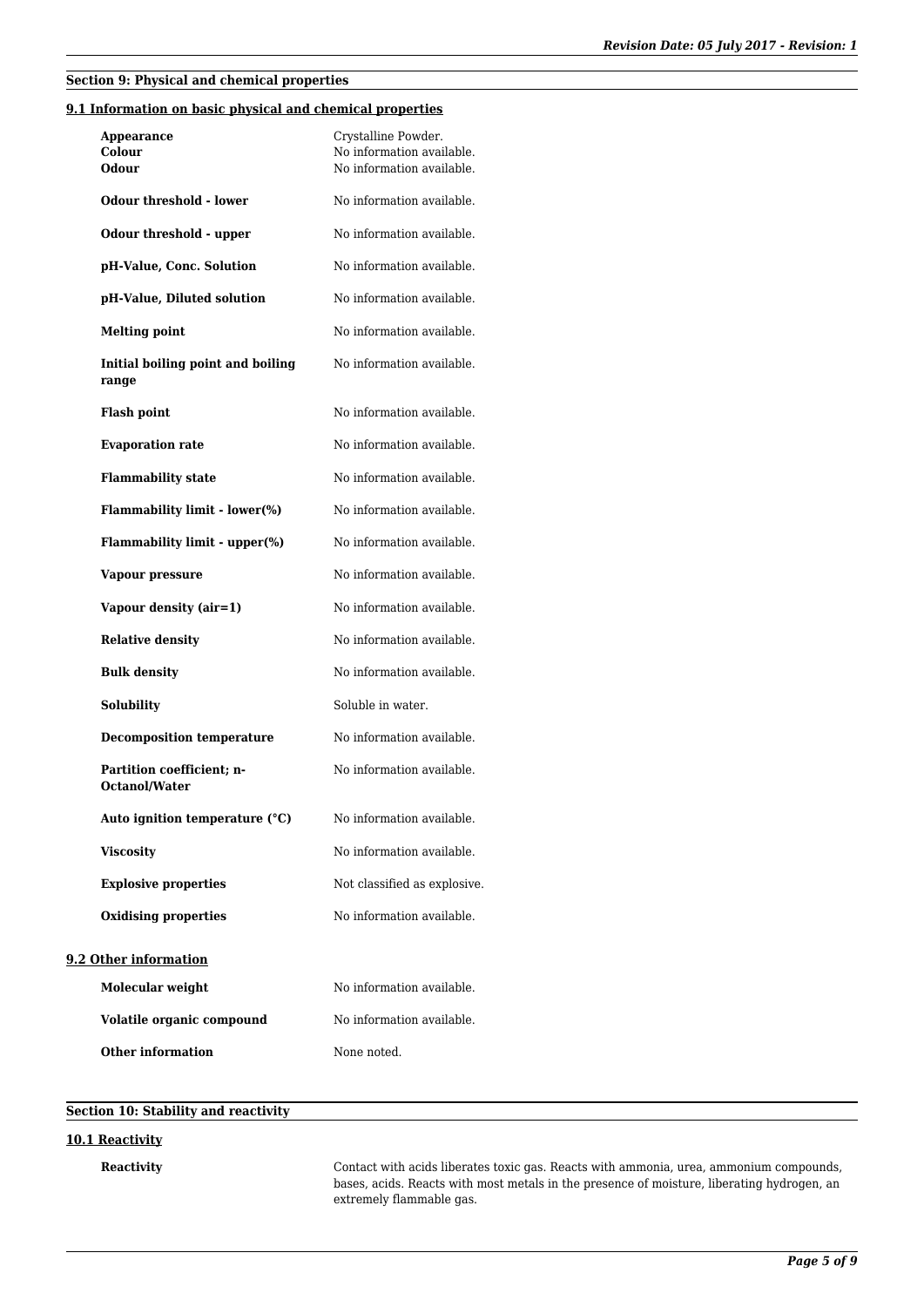## **10.2 Chemical stability**

| Exothermic reaction with: Acids. Dust clouds may be explosive. A risk of explosion and / or of<br>compounds, bases, acids. Aqueous solutions will react with aluminium, zinc, tin, cuppur and |
|-----------------------------------------------------------------------------------------------------------------------------------------------------------------------------------------------|
|                                                                                                                                                                                               |
|                                                                                                                                                                                               |
|                                                                                                                                                                                               |
| Heat, sparks, open flames, temperature extremes and direct sunlight. Avoid storing in large                                                                                                   |
|                                                                                                                                                                                               |
| Do not mix with other chemicals unless listed on directions. Keep away from ammonia, urea,                                                                                                    |
|                                                                                                                                                                                               |

## **10.6 Hazardous decomposition products**

| Hazardous decomposition products Decomposition products may include: Chlorine, Nitrogen Trichloride, Nitrogen Oxide, |
|----------------------------------------------------------------------------------------------------------------------|
| Hydrogen Chloride, and Carbon Monoxide.                                                                              |

## **Section 11: Toxicological information**

## **11.1 Information on toxicological effects**

| <b>Toxicological information</b>                                                                                                                                             | No toxicological information for the overall finished product.                                                                                                                                                                                                              |
|------------------------------------------------------------------------------------------------------------------------------------------------------------------------------|-----------------------------------------------------------------------------------------------------------------------------------------------------------------------------------------------------------------------------------------------------------------------------|
| <b>Acute toxicity (Oral LD50)</b><br><b>Acute toxicity (Dermal LD50)</b><br><b>Acute toxicity (Inhalation LD50)</b>                                                          | DISODIUM METASILICATE (CAS 6834-92-0): 994 mg/kg, Rat. REACH dossier information.<br>DISODIUM METASILICATE (CAS 6834-92-0): > 3000 mg/kg, Rat. ECHA dossier information.<br>DISODIUM METASILICATE (CAS 6834-92-0): > 2.06 mg/l (vapours) Rat. REACH dossier<br>information. |
| Serious eye damage/irritation                                                                                                                                                | Causes severe eye damage.                                                                                                                                                                                                                                                   |
| <b>Skin corrosion/irritation</b>                                                                                                                                             | No information available.                                                                                                                                                                                                                                                   |
| <b>Respiratory sensitisation</b>                                                                                                                                             | No information available.                                                                                                                                                                                                                                                   |
| <b>Skin sensitisation</b>                                                                                                                                                    | No information available.                                                                                                                                                                                                                                                   |
| <b>Germ cell mutagenicity</b>                                                                                                                                                | No information available.                                                                                                                                                                                                                                                   |
| Carcinogenicity                                                                                                                                                              | No information available.                                                                                                                                                                                                                                                   |
| Specific target organ toxicity - Single exposure:<br><b>STOT - Single exposure</b><br>Specific target organ toxicity - Repeated exposure:<br><b>STOT - Repeated exposure</b> | No information available.<br>No information available.                                                                                                                                                                                                                      |
| <b>Inhalation</b>                                                                                                                                                            | Inhalation of mist or vapor may cause respiratory tract irritation. High dust levels may<br>irritate the respiratory system.                                                                                                                                                |
| Ingestion                                                                                                                                                                    | May cause stomach pain or vomiting.                                                                                                                                                                                                                                         |
| Skin contact                                                                                                                                                                 | Dust or powder may cause mechanical irritation. Skin contact may produce skin irritation<br>and chemical burns.                                                                                                                                                             |
| Eve contact                                                                                                                                                                  | Extreme irritation of eyes and mucous membranes, including burning and tearing. Causes<br>serious eye damage. Dust can cause mechanical irritation.                                                                                                                         |
| <b>Waste management</b>                                                                                                                                                      | When handling waste, consideration should be made to the safety precautions applying to<br>handling of the product.                                                                                                                                                         |
| <b>Routes of entry</b>                                                                                                                                                       | No information available.                                                                                                                                                                                                                                                   |
| <b>Target organs</b>                                                                                                                                                         | Eyes, skin, digestive system, respiratory system.                                                                                                                                                                                                                           |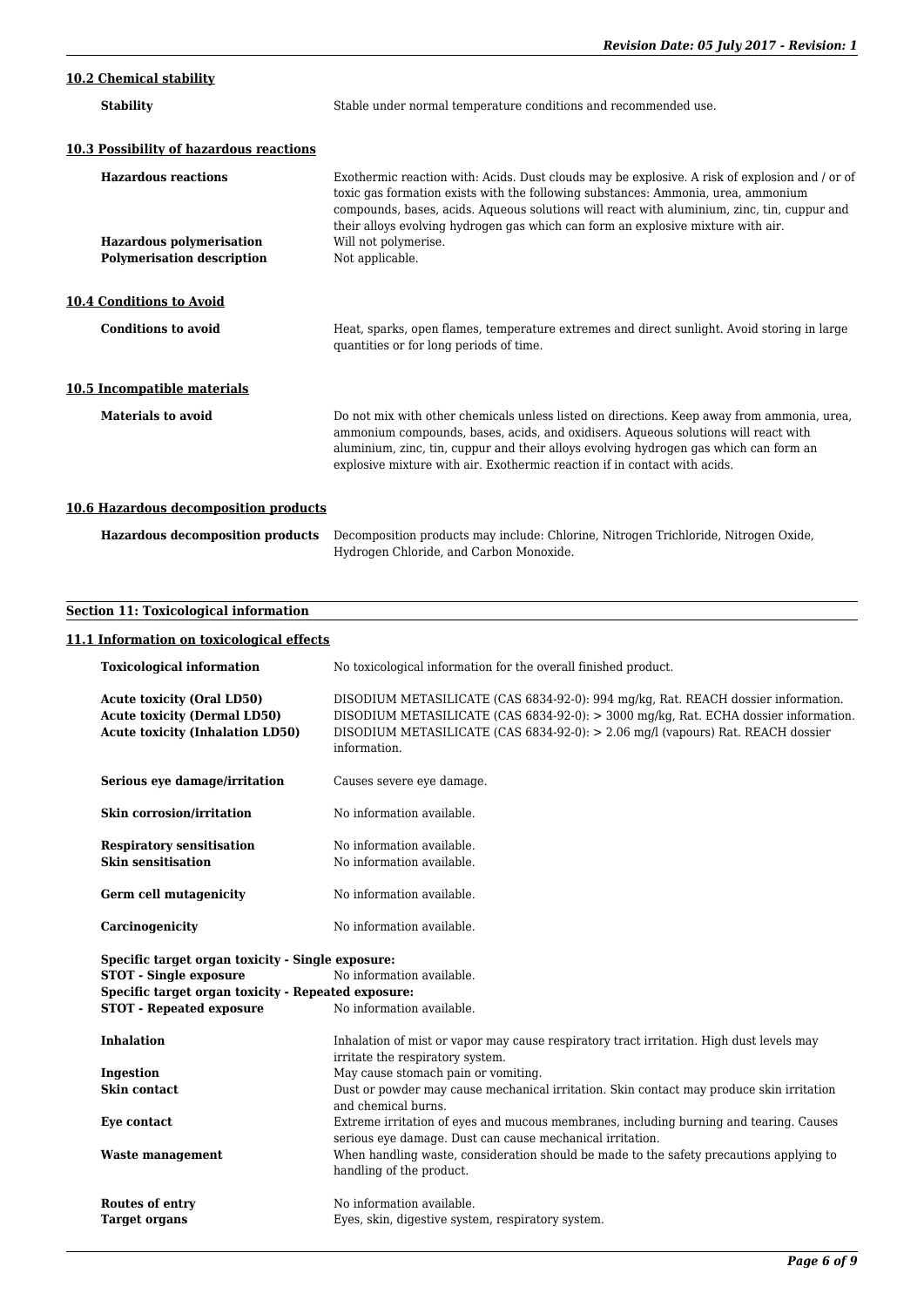**Aspiration hazards:** No information available.<br> **Reproductive toxicity:** No information available.

No information available.

| Name                           | LD50 oral               | LD50 dermal | LD50 inhalation |
|--------------------------------|-------------------------|-------------|-----------------|
| Ipentasodium<br>ı trıphosphate | $\geq$ 2000.00mg/kg Rat |             |                 |

### **Section 12: Ecological information**

| 12.1 Toxicity                                      |                                                                                                                                                    |  |
|----------------------------------------------------|----------------------------------------------------------------------------------------------------------------------------------------------------|--|
| <b>Acute toxicity - Fish</b>                       | DISODIUM METASILICATE (CAS 6834-92-0) LC50: (96 hours) 210 mg/l, Brachydanio rerio<br>(Zebra Fish.) REACH dossier information.                     |  |
|                                                    | Acute toxicity - Aquatic invertebrates DISODIUM METASILICATE (CAS 6834-92-0) EC50: (48 hours) 7.8 pH, Daphnia magna.<br>REACH dossier information. |  |
| <b>Acute toxicity - Aquatic plants</b>             | DISODIUM METASILICATE (CAS 6834-92-0) EC50: (72 hours) 207 mg/l, Desmodesmus<br>subspicatus. REACH dossier information.                            |  |
| <b>Acute toxicity - Microorganisms</b>             | No information available.                                                                                                                          |  |
| <b>Chronic toxicity - Fish</b>                     | No information available.                                                                                                                          |  |
| <b>Chronic toxicity - Aquatic</b><br>invertebrates | No information available.                                                                                                                          |  |
| <b>Chronic toxicity - Aquatic plants</b>           | No information available.                                                                                                                          |  |
| <b>Chronic toxicity - Microorganisms</b>           | No information available.                                                                                                                          |  |
| <b>Ecotoxicity</b>                                 | Harmful to aquatic life with long lasting effects.                                                                                                 |  |
| Eco toxilogical information                        | The product may affect the acidity (pH-factor) in water with risk of harmful effects to aquatic<br>organisms.                                      |  |
| 12.2 Persistence and degradability                 |                                                                                                                                                    |  |
| <b>Degradability</b>                               | The degradability of the product has not been stated.                                                                                              |  |
| <b>Biological oxygen demand</b>                    | No information available.                                                                                                                          |  |
| <b>Chemical oxygen demand</b>                      | No information available.                                                                                                                          |  |
| 12.3 Bioaccumulative potential                     |                                                                                                                                                    |  |
| <b>Bioaccumulative potential</b>                   | No data available on bioaccumulation.                                                                                                              |  |
| <b>Bioacculmation factor</b>                       | No information available.                                                                                                                          |  |
| Partition coefficient; n-<br><b>Octanol/Water</b>  | No information available.                                                                                                                          |  |
| 12.4 Mobility in soil                              |                                                                                                                                                    |  |
| <b>Mobility</b>                                    | Soluble in water.                                                                                                                                  |  |
| 12.5 Results of PBT and vPvB assessment            |                                                                                                                                                    |  |
|                                                    | <b>Results of PBT and vPvB assessment</b> None of the raw materials listed are classified as PBT / vPvB substances.                                |  |
| 12.6 Other adverse effects                         |                                                                                                                                                    |  |
| Other adverse effects                              | None known.                                                                                                                                        |  |
|                                                    |                                                                                                                                                    |  |

| <b>Name</b> | Acute toxicity (Fish)                                         | Acute toxicity (Aquatic invertebrates)  | Acute toxicity<br>(Aquatic plants) |
|-------------|---------------------------------------------------------------|-----------------------------------------|------------------------------------|
|             | sodium sulphate LC50 96 Hours 7690.00mg/l Pimephales promelas | LC50 48 Hours 4580.00mg/l Daphnia magna |                                    |

## **Section 13: Disposal considerations**

**Waste management** When handling waste, consideration should be made to the safety precautions applying to handling of the product.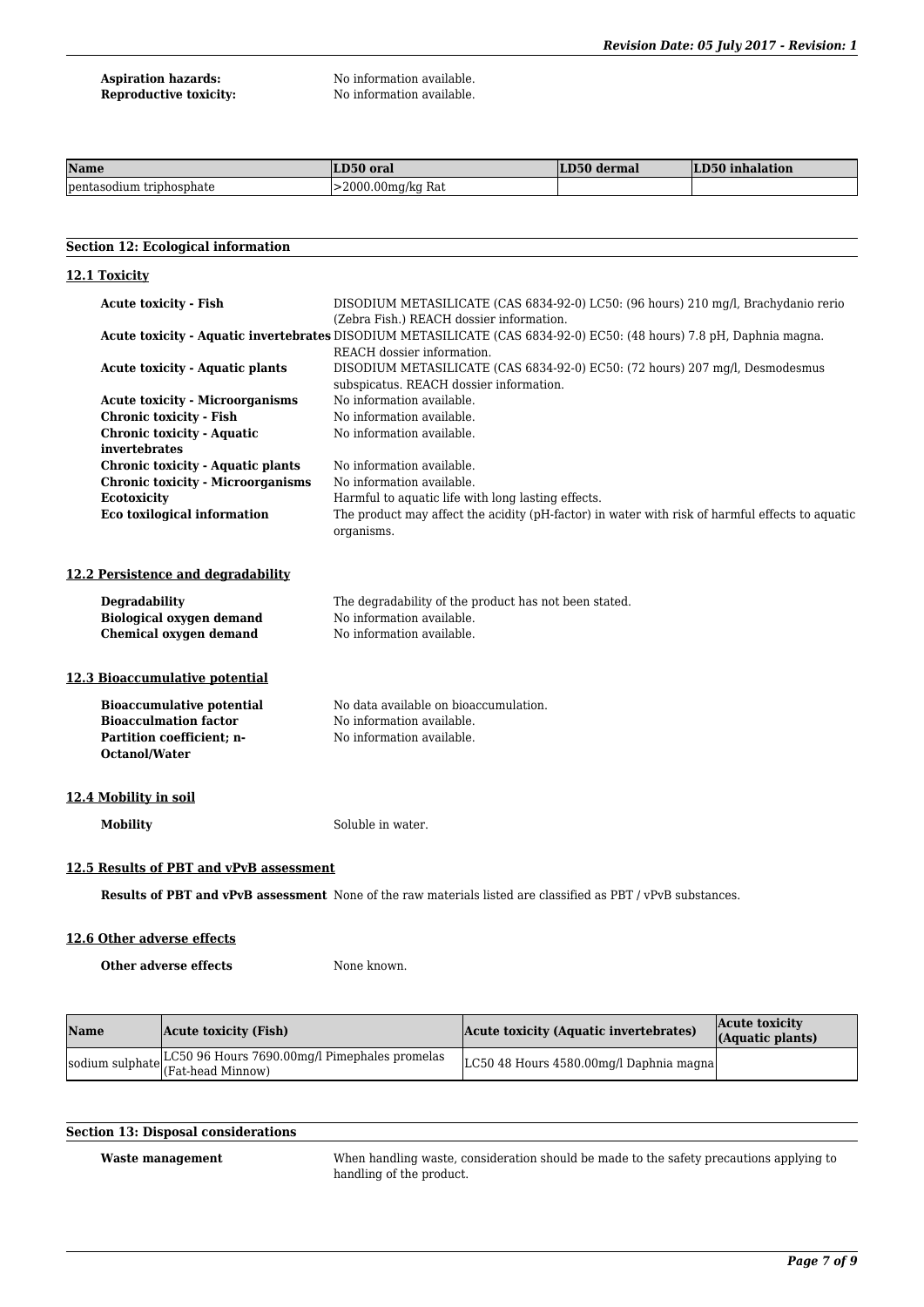## **13.1 Waste treatment methods**

**Disposal methods** Dispose of waste and residues in accordance with local authority requirements. For waste disposal, use a licensed industrial waste disposal agent.

| <b>Section 14: Transport information</b>                                                         |                                                                                                                                                      |
|--------------------------------------------------------------------------------------------------|------------------------------------------------------------------------------------------------------------------------------------------------------|
| 14.1 UN number                                                                                   |                                                                                                                                                      |
| UN no. (ADR)<br>UN no. (IMDG)<br>UN no. (IATA)                                                   | UN1759<br>UN1759<br>UN1759                                                                                                                           |
| 14.2 UN proper shipping name                                                                     |                                                                                                                                                      |
| ADR proper shipping name<br><b>IMDG</b> proper shipping name<br>IATA proper shipping name        | CORROSIVE SOLID, N.O.S. (disodium metasilicate)<br>CORROSIVE SOLID, N.O.S. (disodium metasilicate)<br>CORROSIVE SOLID N.O.S. (disodium metasilicate) |
| 14.3 Transport hazard class(es)                                                                  |                                                                                                                                                      |
| <b>ADR</b> class<br><b>IMDG</b> class<br><b>IATA</b> class                                       | 8<br>8<br>8                                                                                                                                          |
| <b>Transport labels</b>                                                                          |                                                                                                                                                      |
| 14.4 Packing group                                                                               |                                                                                                                                                      |
| <b>ADR/RID/ADN packing group</b><br><b>IMDG</b> packing group<br><b>IATA</b> packing group       | $\mathbf{II}$<br>$\rm II$<br>$\rm II$                                                                                                                |
| <b>14.5 Environmental hazards</b>                                                                |                                                                                                                                                      |
| <b>ADR</b><br><b>IMDG</b><br><b>IATA</b>                                                         | No<br>N <sub>o</sub><br>No                                                                                                                           |
| 14.6 Special precautions for user                                                                |                                                                                                                                                      |
| <b>EMS</b><br><b>Emergency action code</b><br>Hazard no. (ADR)<br><b>Tunnel restriction code</b> | $F-A$ , $S-B$<br>A3<br>80<br>(E)                                                                                                                     |
|                                                                                                  |                                                                                                                                                      |

## **14.7 Transport in bulk according to annex II of MARPOL73/78 and the IBC code**

Not applicable.

## **Section 15: Regulatory information**

## **15.1 Safety, health and environmental regulations/Legislation specific for the substance or mixture**

| EU legislation            | Regulation (EC) No 1272/2008 of the European Parliament and of the Council of 16<br>December 2008 on classification, labelling and packaging of substances and mixtures,<br>amending and repealing Directives 67/548/EEC and 1999/45/EC, and amending Regulation<br>(EC) No 1907/2006 with amendments. The UN Globally Harmonized System (GHS) Safety<br>Data Sheet format (Annex IV) is implemented as Annex II of REACH EU No 453/2010 of 20th<br>May 2010 amending regulation (EC) No 1907/2006. |
|---------------------------|-----------------------------------------------------------------------------------------------------------------------------------------------------------------------------------------------------------------------------------------------------------------------------------------------------------------------------------------------------------------------------------------------------------------------------------------------------------------------------------------------------|
| Approved code of practice | Workplace Exposure Limits Guidance Note EH40/2005.                                                                                                                                                                                                                                                                                                                                                                                                                                                  |
|                           | 2016 Code of Practice for the Chemical Agents Regulations in accordance with section 60 of<br>the Safety, Health and Welfare at Work Act 2005 (No. 10 of 2005).                                                                                                                                                                                                                                                                                                                                     |